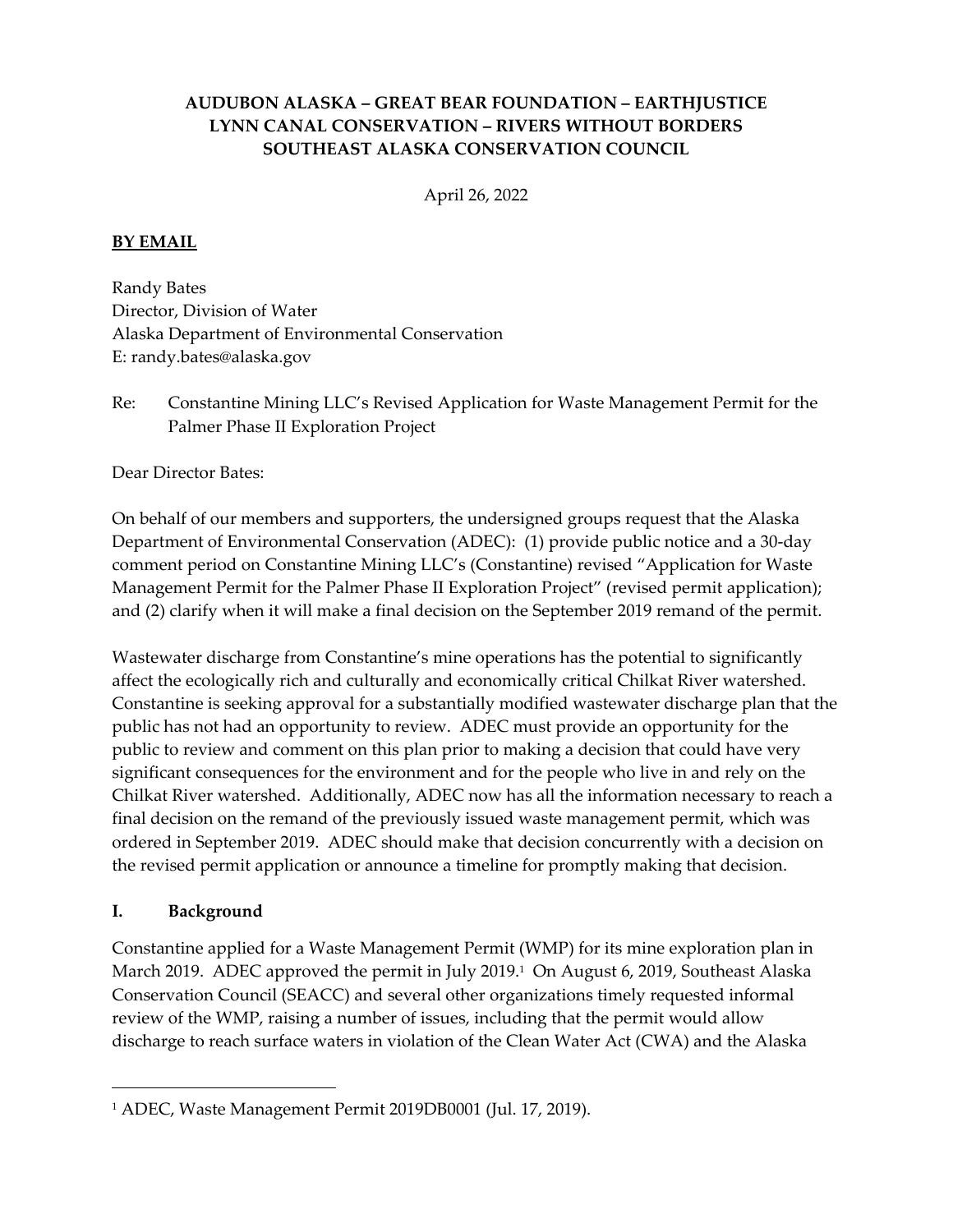Pollutant Discharge Elimination System (APDES) program.<sup>2</sup> On September 9, 2019, Acting ADEC Division of Water Director Amber LeBlanc remanded the permit decision to Division of Water staff for additional review, including for evaluation of the applicability and potential implications of the Ninth Circuit Court of Appeals' decision in *Hawai*'*i Wildlife Fund v. County of Maui*. 3 In her decision, Acting Director LeBlanc stated that ADEC expected staff would complete that review in approximately 90 days, and she advised of the right to seek informal review or adjudicatory hearing "after division staff issues a final decision on remand."<sup>4</sup>

On November 12, 2019, Acting Director LeBlanc sent a letter to SEACC explaining that ADEC had approved groundwater transport dye studies to evaluate the surface water connection and the applicability of the *Hawai*'*i Wildlife Fund* case, which at that time was on appeal to the U.S. Supreme Court.<sup>5</sup> The letter stated that ADEC expected the results of the dye studies by the end of February 2020, and that in the interim, the permit remained in effect and ADEC would continue to evaluate other aspects of the remand.6 The letter further stated that "[ADEC] does not have a regulation‐based timeline to complete the remand, but is dedicated to assuring the issues raised during the informal review are addressed." $^{\prime\prime}$ 

In April 2020, the Supreme Court issued its decision in *County of Maui v. Hawai*'*i Wildlife Fund*, confirming that the CWA applies to regulate point-source discharges that reach surface waters through the functional equivalent of a direct discharge, including where the discharge travels through a short stretch of groundwater. $^8$ 

More than two-and-a-half years after remanding the WMP, and two years after the Supreme Court clarified applicable provisions of the CWA, ADEC still has not issued a final decision on the remand. In the most recent formal correspondence from ADEC on this issue, in October 2021, ADEC Division of Water Director Randy Bates explained that the remand was "still with the Division staff as they consider the issues and the [Supreme Court's] ruling."<sup>9</sup> Director Bates stated that Constantine had not submitted the dye test results that ADEC previously said it expected in February 2020.<sup>10</sup> Director Bates further explained that while the permit remains in effect during the remand, "Constantine is unable to discharge until [ADEC] reviews and approves their wastewater system plans."<sup>11</sup>

- <sup>10</sup> *Id.*
- <sup>11</sup> *Id.*

<sup>2</sup> SEACC, Request for Informal Review (Aug. 6, 2019).

<sup>3</sup> ADEC Acting Director LeBlanc, Re: Decision on Request for Informal Review of Waste Management Permit 2019DB0001 (Sept. 9, 2019).

<sup>4</sup> *Id.*

<sup>5</sup> ADEC Acting Director LeBlanc, Re: Remand of Waste Management Permit 2019DB0001 (Nov. 12, 2019).

<sup>6</sup> *Id.*

<sup>7</sup> *Id.*

<sup>8</sup> 140 S. Ct. 1462, 1476 (2020).

<sup>9</sup> ADEC Director Bates, Re: Public Hearing Request for WMP 2019DB0001 (Oct. 12, 2021).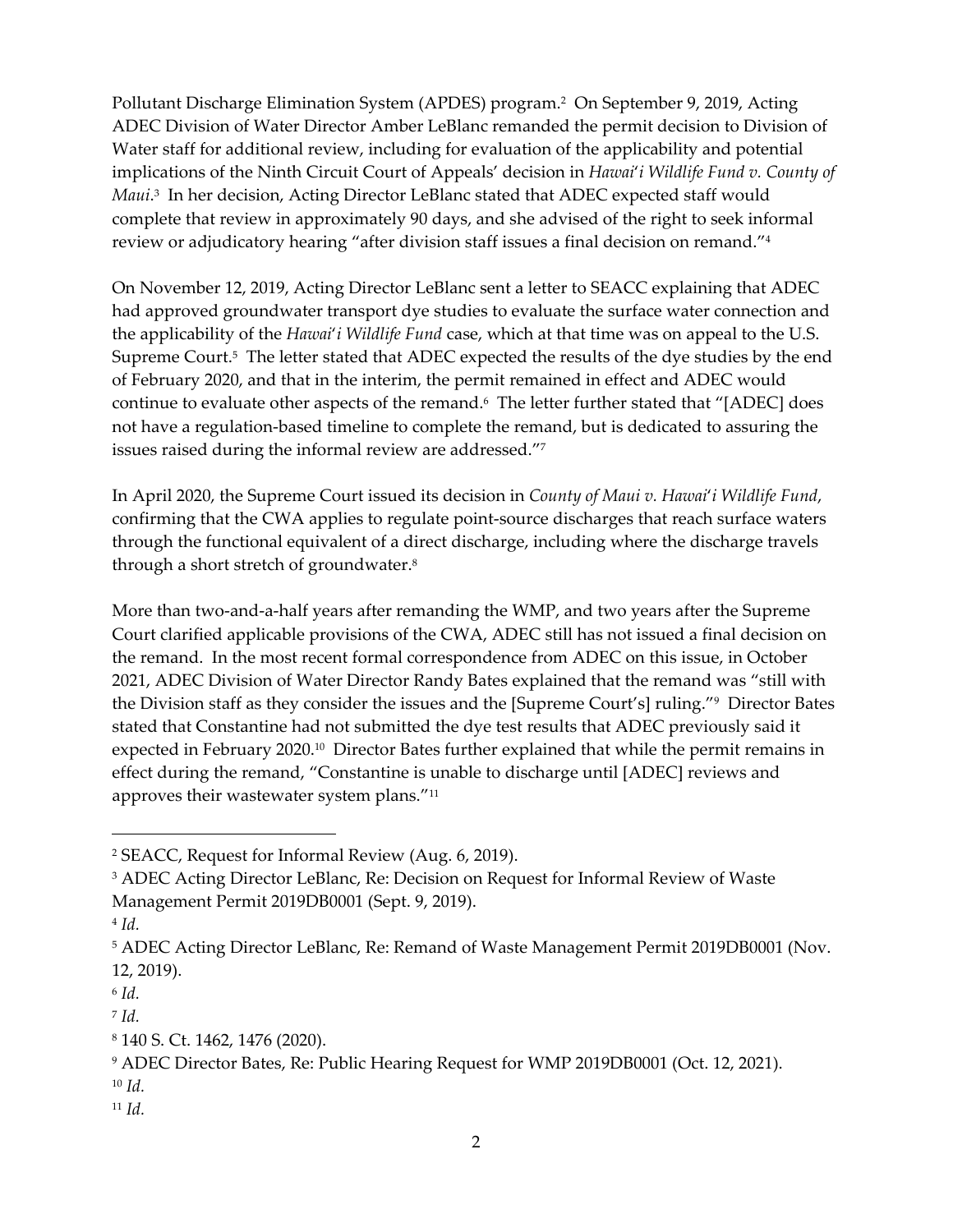On April 14, 2022, Constantine submitted a revised permit application.<sup>12</sup> In the cover letter for this permit application, Constantine disclosed that in August 2020, at Constantine's request, ADEC withdrew approval of the wastewater discharge system set out in Constantine's original application "until further site investigation and study of the affected hydrology was conducted," after which "Constantine would need to resubmit new design document(s) and any related or supporting document(s). $^{13}$  The cover letter further explained that the company had since completed further investigation and "incorporated that additional information into an updated design for the wastewater discharge system as well as some less significant design and operational changes."<sup>14</sup>

The updated design described in the revised permit application includes substantial changes to the land application disposal system (LAD) relative to Constantine's March 2019 permit application.<sup>15</sup> Constantine explains that it has updated "the *entire* LAD system comprising the water treatment plant, settling ponds, diffuser and the piping that connects them."<sup>16</sup> Among other things, the new LAD design eliminates the upper diffuser; relocates and expands the lower diffuser; makes changes to the pumping system and pumphouse, including additional pipeline to allow pump‐back capacity from sediment ponds to the adit portal; and adds active water treatment, requiring transport and storage of toxic chemicals.<sup>17</sup> Indeed, the only element of the LAD design that appears unchanged is the diffuser trench depth, width, and materials, and the size of the sediment ponds. $^{18}$  Additionally, the revised permit application includes a new description of the proposed wastewater discharge as well as updates to construction timeline and who will own and operate the LAD system. Constantine is effectively requesting approval of an entirely different wastewater discharge system.

# **II. ADEC must provide public notice and comment on Constantine's revised permit application.**

We request that ADEC provide public notice and a 30‐day comment period on Constantine's revised permit application, in compliance with AS 46.03.110. ADEC must publish notice of "an application for an individual or general permit" and allow interested persons to provide written comments on the application within 30 days of that notice. AS 46.03.110(b); *see also* 18 AAC 15.050. Constantine has submitted a revised "Application for Waste Management Permit"; the requirement for public notice and comment plainly applies. Moreover, Constantine's revised

<sup>12</sup> Constantine, Application for Waste Management Permit for the Palmer Phase II Exploration Project (Apr. 14, 2022) (Revised Permit Application).

<sup>&</sup>lt;sup>13</sup> Constantine, Cover Letter to Revised Application for Waste Management Permit for the Palmer Phase II Exploration Project at 1 (Apr. 14, 2022).

<sup>14</sup> *Id.*

<sup>15</sup> *See* Revised Permit Application at 1‐2.

<sup>16</sup> *Id.* at 2 (emphasis added).

<sup>17</sup> *Id.* at App. A.

<sup>18</sup> *See id.*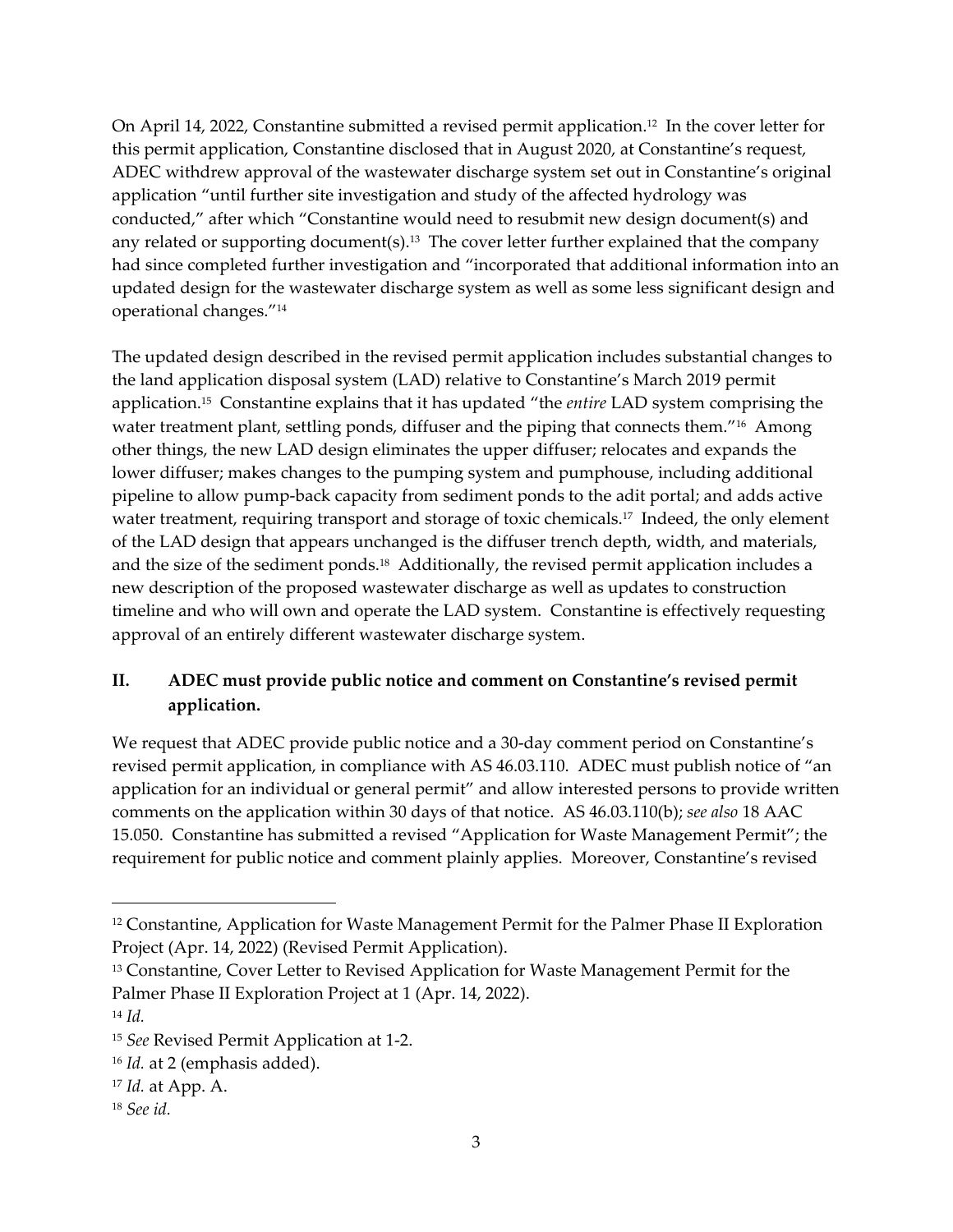permit application includes a substantial redesign of the primary system for wastewater discharge. It is not merely a request for design review of a system that was described in the original permit or of minor modifications to the previously described system. Such substantial changes are necessarily a new request for approval under AS 46.03.100, for which public notice and opportunity for comment are required.

### **III. ADEC should promptly issue a final decision on remand.**

We also request that ADEC make a final decision on the September 9, 2019, remand of the permit. This decision is long overdue. The Supreme Court issued its decision in *County of Maui v. Hawai'i Wildlife Fund* approximately two years ago.<sup>19</sup> Constantine has now submitted its revised plan and groundwater studies. ADEC has had ample time to review its policies in response to the *County of Maui* case and now has all of the information necessary to make a final decision whether this WMP would allow a discharge into surface waters without an APDES permit, in violation of the CWA. Indeed Director Bates' October 2021 letter, addressing both the remand and ADEC's upcoming review of Constantine's revised wastewater management system, suggests that ADEC was waiting on Constantine's updated wastewater treatment plans in order to make its final decision on the remand. $^{20}$  Please confirm if ADEC intends to issue a final decision on the remand when it decides whether to approve Constantine's revised permit application, and, if not, please indicate the date by which that decision will be made.

Thank you for your attention to these requests. If you have any questions, please contact Jeremy Lieb at (907) 792‐7104 or jlieb@earthjustice.org.

Sincerely,

David Krause Director of Conservation AUDUBON ALASKA

Jeremy Lieb Senior Attorney **EARTHJUSTICE** 

Chris Zimmer Alaska Campaign Director RIVERS WITHOUT BORDERS Shannon Donahue Executive Director GREAT BEAR FOUNDATION

Jessica Plachta Executive Director LYNN CANAL CONSERVATION

Aaron Brakel Inside Passage Waters Program Manager SOUTHEAST ALASKA CONSERVATION **COUNCIL** 

<sup>19</sup> 140 S. Ct. at 1462 (decision released April 23, 2020).

<sup>20</sup> ADEC Director Bates, Re: Public Hearing Request for WMP 2019DB0001 (Oct. 12, 2021).